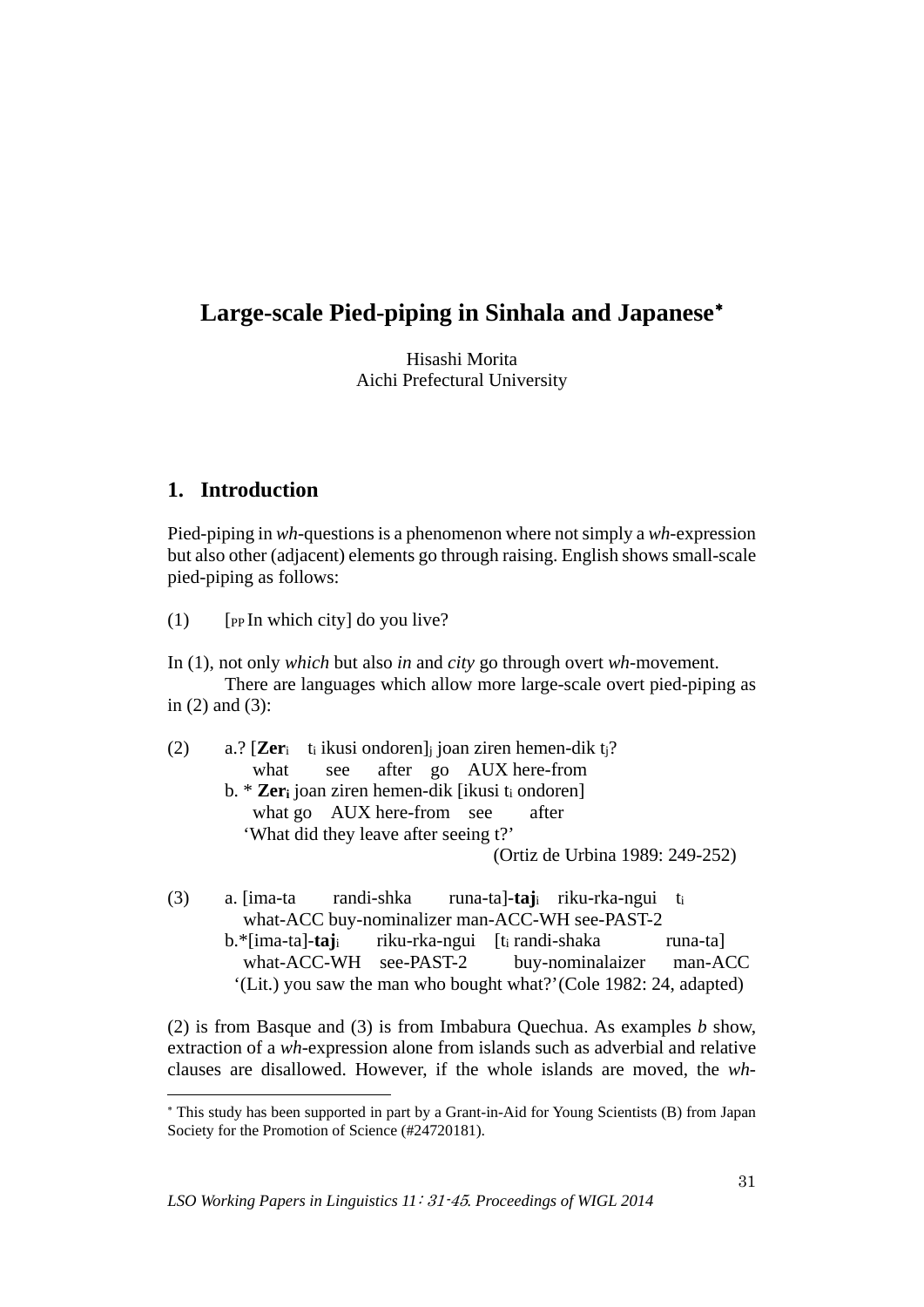questions become better greatly as in (2)*a* and (3)*a*.

Arregi (2003), on the basis of Basque data, claims that pied-piped clauses must be reconstructed; in other words, there is no semantic effect in large-scale pied-piping. Consider the following Basque example, first:

| (4) | [CP Sein il banela Jonek] pentzaten dau Mirenek tcp? |       |
|-----|------------------------------------------------------|-------|
|     | who killed had Jon thinks                            | Miren |
|     | 'Who does Miren think Jon killed?'                   |       |

As will be discussed later, Strawsaon (1952) claims that the restriction of a quantifier is presupposed. Since the entire embedded clause is raised, the clause will function as a restriction of the *wh*-operator in (4). Then it is expected there is a presupposition that Jon killed someone, but there is no such presupposition. This fact has led Arregi (2003) to the claim that clausal pied-piping has no semantic effect on the meaning of *wh*-questions.

In this paper I would like to show that large-scale pied-piping can have semantic effects on the basis of Sinhala and Japanese *wh*-questions, in which the matrix TP can go through pied-piping.

### **2.** *Wh***-questions in Sinhala and Japanese**

This section introduces Sinhala and Japanese *wh*-questions. First, consider a Sinhala *wh*-question, (5):

| (5) | Chitra monowa-də gatt- $e$ ? | [Sinhala (henceforth, S)]    |
|-----|------------------------------|------------------------------|
|     | what-WH bought-E             |                              |
|     | 'What did Chitra buy?'       | (Kishimoto 2005: 3, adapted) |

In Sinhala, a particle *də* is attached to a *wh*-expression. Although it is sometimes called a Q-particle, I will call it a WH operator in this paper. In addition, *e* appears after a verb and marks the scope of a *wh*-question, so it is a question marker, which will be represented either *E* or *Q* in the examples. Thus, as the following pair illustrate, if a question is an indirect question, *e* appears in the embedded verb, while if it is a matrix question, it does so in the matrix verb:

| (6) | a. Ranjit [kau -də aaw-e kiyəla] dannəwa.                    | [S] |
|-----|--------------------------------------------------------------|-----|
|     | who-WH came-E that know                                      |     |
|     | 'Ranjit knows who came.'                                     |     |
|     | b. Ranjit [kau-də aawa kiyəla] dann-e.                       | [S] |
|     | who-WH came that know-E                                      |     |
|     | 'Who does Ranjit know ___ came?' (Kishimoto 1997:6, adapted) |     |

In the case of Japanese, there is no counterpart of *də*, but *ka* is a question marker (represented as *Q* in the examples) marking the scope of a question as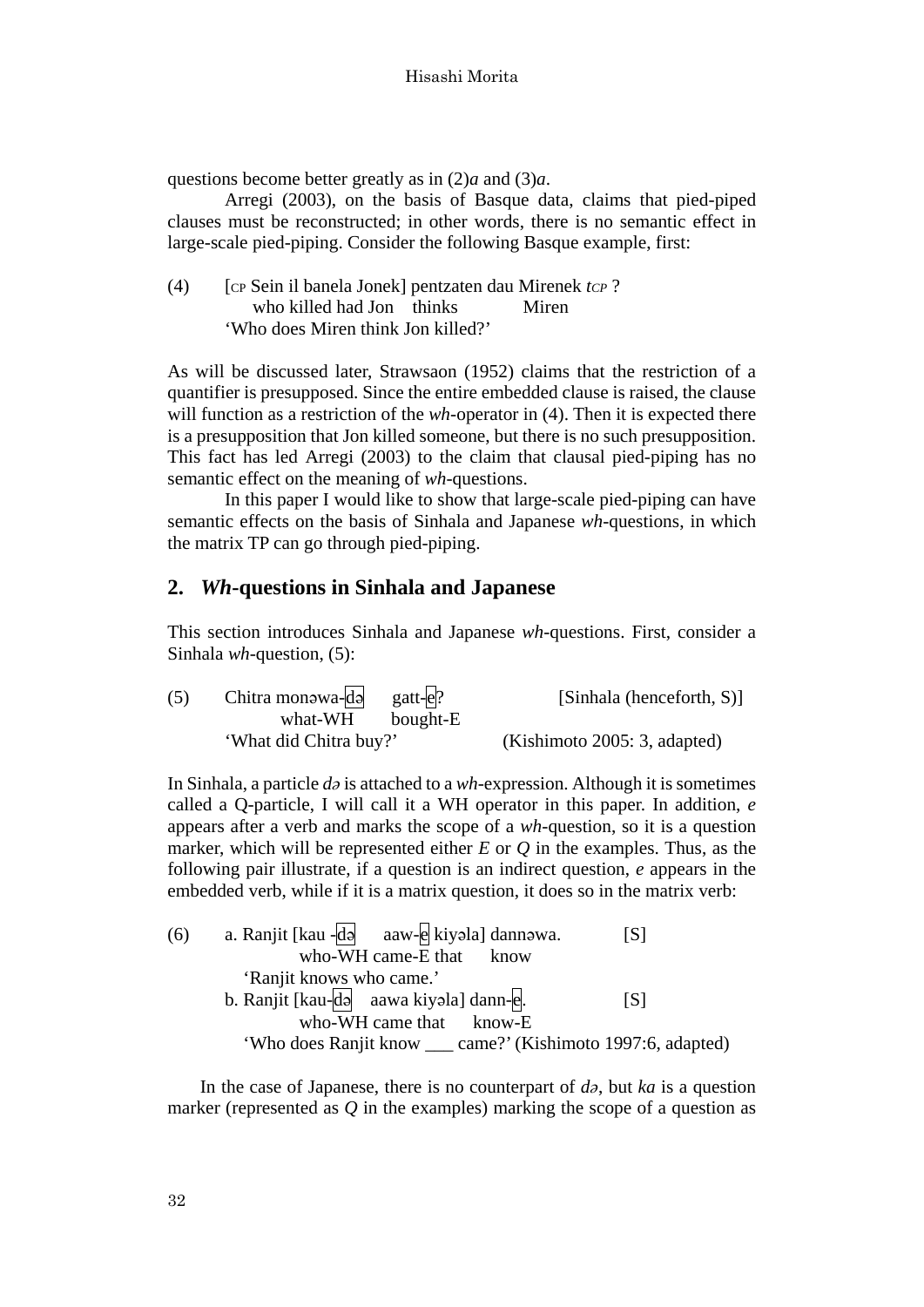follows:

| (7) | Ken-ga nani-o kaimasita ka?<br>-Nom what-Acc bought Q                   | [Japanese (henceforth, J)] |
|-----|-------------------------------------------------------------------------|----------------------------|
|     | 'What did Ken buy?'                                                     |                            |
| (8) | a. Ken-wa [dare-ga kita   ka] sitteimasu.<br>-Top who-Nom came $Q$ know | IJI                        |
|     | 'Ken knows who came.'                                                   |                            |
|     | b. Ken-wa [dare-ga kita to] omoimasu ka.                                | $[1]$                      |
|     | -Top who-Nom came $C$ think $Q$                                         |                            |
|     | 'Who does Ken think came?'                                              |                            |

As in (8), *ka* in the embedded clause indicates an indirect question whereas *ka* in the matrix clause indicates a direct question in Japanese.

Both of the languages have one important common property: *Wh*expressions in islands do not necessarily cause ungrammaticality as follows:

| (9)  | a. oyaa [NP kauru liyapu pota]-da kieuw-e?                           | [S] |
|------|----------------------------------------------------------------------|-----|
|      | who wrote book-WH read-E<br>you                                      |     |
|      | '(Lit.) You read [the book that who wrote]?'                         |     |
|      | b. *Siri, oyaa [ $_{NP}t_i$ liyapu pota] kieuwa.                     | [S] |
|      | "Siri <sub>i</sub> , you read [the book that t <sub>i</sub> wrote]." |     |
| (10) | a. anata-wa [dare-ga kaita hon-o] yomimasita ka.                     | IJI |
|      | you -Top who-Nom wrote book-Acc<br>read                              |     |
|      | '(Lit.) You read the book that who wrote?'                           |     |
|      | b. *John-gai anata-wa [ $t_i$ kaita hon-o] yomimasita.               |     |
|      | "*John <sub>i</sub> , you read [the book that $t_i$ wrote]."         |     |

Both allow scrambling, but as examples *b* above show, scrambling across a relative clause is unacceptable because it is an island. Nevertheless, a *wh*element can be employed inside a relative clause. Moreover, the Sinhala example exhibits that *də* is no longer directly attached to the *wh*-expression. Instead, it must attach to the edge of a relative clause. If *də* appears inside a relative clause, ungrammaticality follows as in (11):

| (11) | *oyaa [ <sub>NP</sub> kau-də liyəpu potə] kieuw-e? | [S] |
|------|----------------------------------------------------|-----|
|      | who-WH wrote book read-E<br>vou vo                 |     |
|      | '(Lit.) You read the book that who wrote?'         |     |

There is another interesting property in Sinhala. As mentioned above, *də* needs to be either immediately after a *wh*-expression or an island containing a *wh*-expression. Thus, it cannot be employed in the clause-final position serving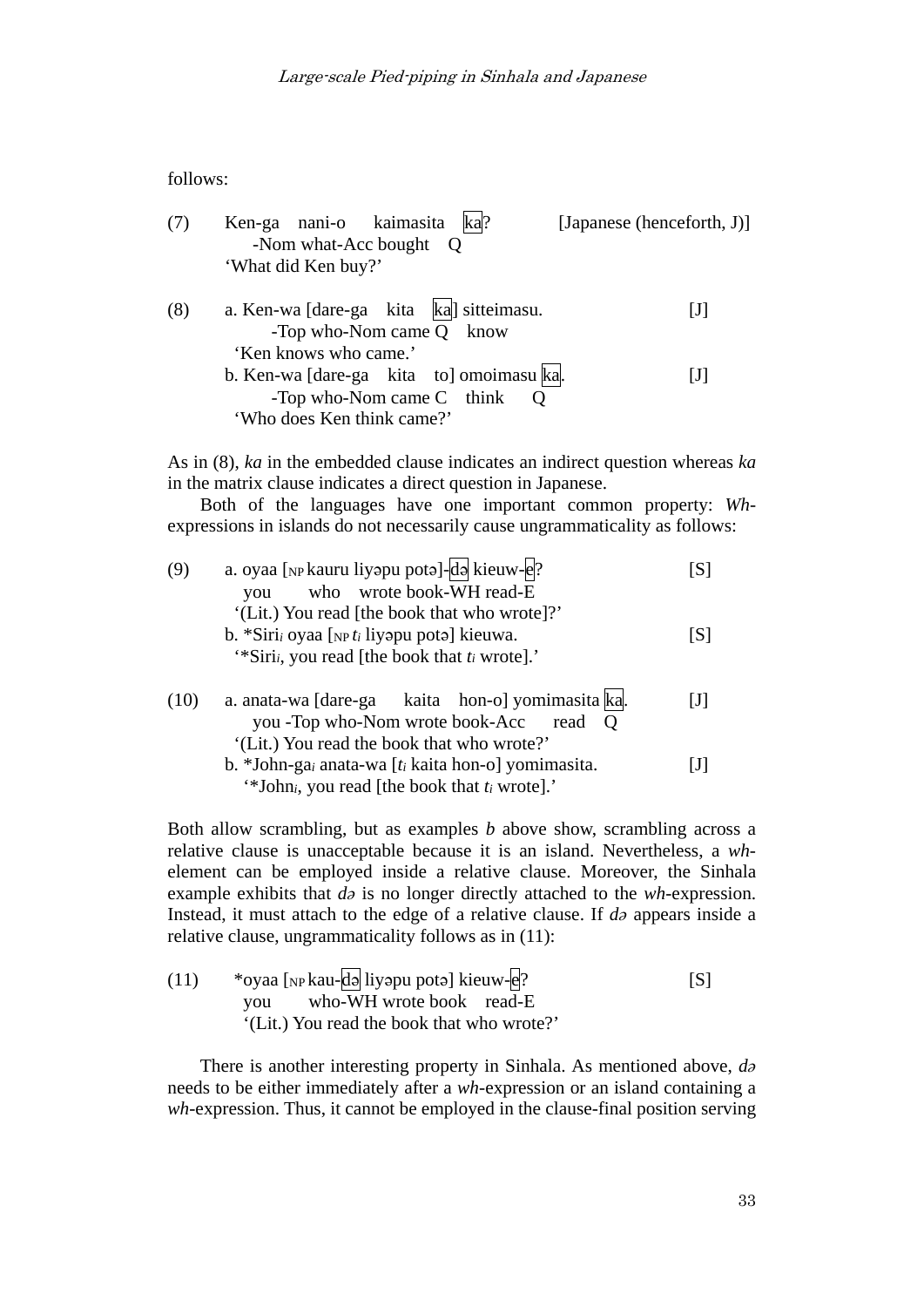as the question marker instead of *e* as follows:

| (12) | a. *kauru ee poto kieuwa do?                           | ISI |
|------|--------------------------------------------------------|-----|
|      | who that book read Q                                   |     |
|      | b. kau-da ee poto kieuw- $e$ ?                         | [S] |
|      | who-WH that book read-E                                |     |
|      | 'Who read that book?'                                  |     |
|      | (a: Kishimoto 1997: 14, b: Hagstrom 1998: 22, adapted) |     |

However, there is an exception to the generalization above: *də* is possible in questions with quantity *wh*-expressions such as *how many (NP)* or *how much (NP)*. Examine the following examples:

| (13) |          | a. kiidenek enawa $\text{d}a$ <sup>1</sup> ?         |                                  | [S]                          |
|------|----------|------------------------------------------------------|----------------------------------|------------------------------|
|      |          | how.many come Q                                      |                                  |                              |
|      |          | b. kiidenek - $\overline{d}$ a enn- $\overline{e}$ ? |                                  | [S]                          |
|      |          | how.many-WH come-E                                   |                                  |                              |
|      |          |                                                      | 'How many (animate) are coming?' |                              |
|      |          |                                                      |                                  | (Kishimoto 1997: 8, adapted) |
| (14) | a. salli | koccərə                                              | $d$ unna $d$ ə?                  |                              |

| (14) |          | a. salli koccara dunna dal?      |  |                                | 151 |
|------|----------|----------------------------------|--|--------------------------------|-----|
|      |          | money how.much gave $Q$          |  |                                |     |
|      | b. salli | $kocc$ ara-da dunn-e?            |  |                                | [S] |
|      |          | money how.much-WH gave-E         |  |                                |     |
|      |          | 'How much money did (you) give?' |  |                                |     |
|      |          |                                  |  | (Sumangala 1992: 248, adapted) |     |

As (13)*a* and (14)*a* show, *də* may be employed clause-finally unlike other types of *wh*-expressions.

As will be discussed in detail, I will claim that *də* marks the scope of a pied-piped phrase. Thus, if it is used in the clause-final position in quantity *wh*questions, the entire clause, i.e. the matrix TP, will be pied-piped. As for Japanese *wh*-questions, I will assume that a *wh*-operator, ∅*WH*, although it is covert, exists and behaves in a similar manner to  $d\theta$  in Sinhala.<sup>[2](#page-3-1)</sup>

## **3. Evidence for ultimate pied-piping**

I will assume the following schematic representation for Sinhala and Japanese *wh*-questions:

<span id="page-3-0"></span><sup>&</sup>lt;sup>1</sup> When  $d\vartheta$  is used at the end of a clause, I represent it as a question marker in the notation.

<span id="page-3-1"></span><sup>2</sup> Section 5 will discuss the difference between *də*, a WH operator in Sinhala, and ∅*WH*, a WH operator in Japanese.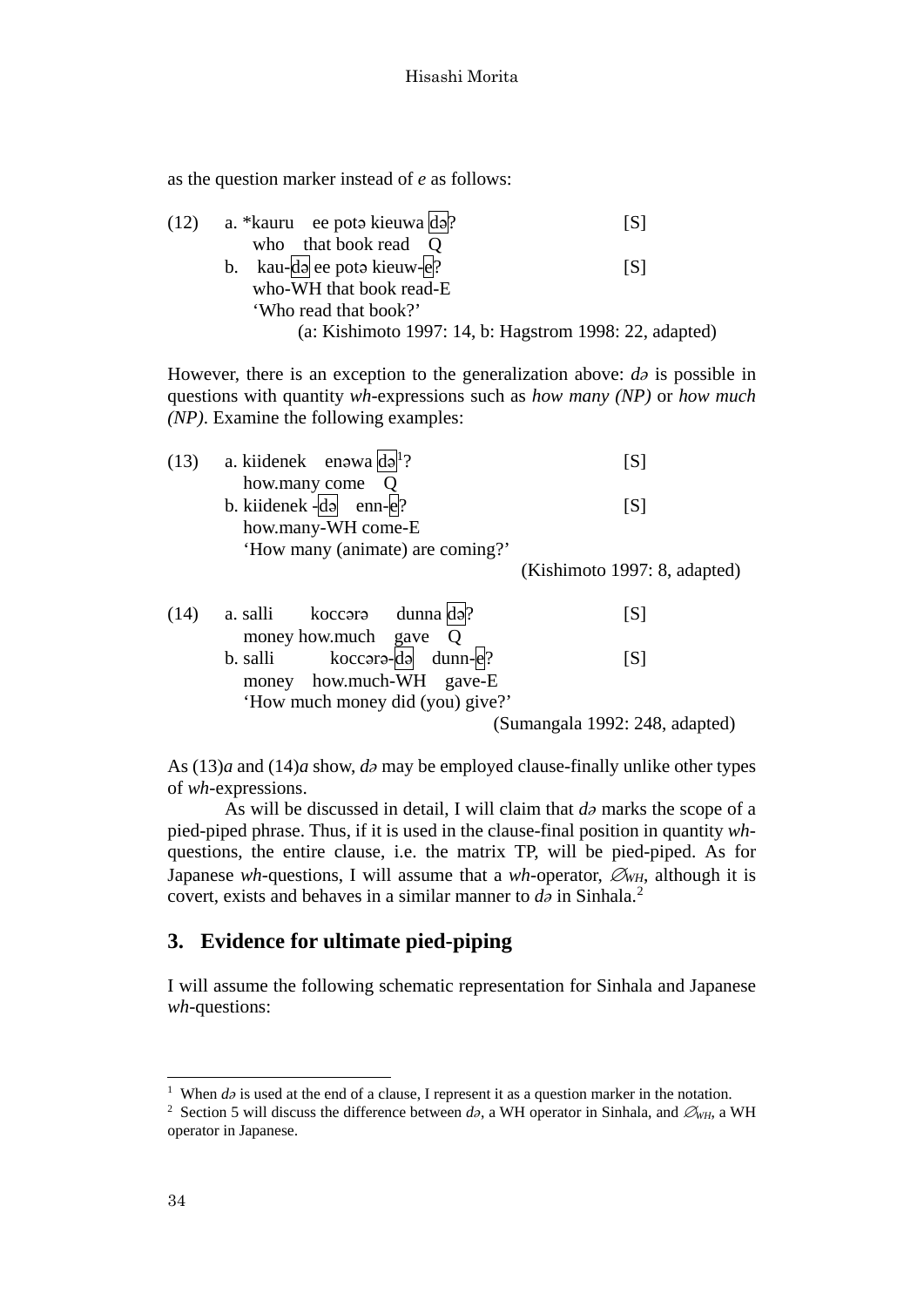

Following Cable's (2010) analysis of Tlingit and Tanaka (1999), I propose that *d*<sup>∂</sup> or  $\mathcal{O}_{WH}$  is a head selecting XP as complement, which can be DP, PP, TP or CP. I will call such a phrase *WH*P. However, I also assume that a WH operator does not alter the syntactic category of an element which it selects, so it is a kind of extended projection. Thus, if matrix TP is selected by *də* or ∅*WH*, *WH*P is raised, but it is equivalent to say that the entire TP is raised. I call movement of TP to C-spec in the same clause massive pied-piping and will present a piece of evidence in the next subsection.<sup>[3](#page-4-0)</sup> Finally, I suppose that  $d\theta$  will go through head movement to C when it is employed clause-finally.<sup>[4](#page-4-1)</sup>

Importantly, it is not a *wh*-expression but a WH operator such as *də* or ∅*WH* which goes through Agree with C; hence, relevant syntactic features such as [WH] and [Q] are in the WH operator and C, not in a *wh*-expression and C, as in (15). Thus, if a WH operator is employed inside an island as in (16)*a* and (17)*a*, ungrammaticality surfaces:

| (16) | a. *oyaa [pp kau-də liyəpu potə] kieuw-e?             | [S] |
|------|-------------------------------------------------------|-----|
|      | you who-Q wrote book read-E                           |     |
|      | b. oyaa [DP kauru liyapu pota]-da kieuw-e?            | [S] |
|      | who wrote book-Q read-E<br>vou                        |     |
|      | '(Lit.) You read the book that who wrote?'            |     |
| (17) | a. *[cp kau-də enə kotə] Ranji paadam kəramin hiti-e  | [S] |
|      | who-WH came time study doing was-E                    |     |
|      | b. [cp kauru enə kotə]-də Ranji paadam kəramin hiti-e | [S] |
|      | who came time-WH study doing was-E                    |     |
|      | '(Lit.) Ranjit was studying when who came?'           |     |
|      | (Kishimoto 1992: 58, adapted)                         |     |

<span id="page-4-0"></span><sup>3</sup> As will be discussed later, massive pied-piping can happen in quantity *wh*-questions, where *d* $\partial$ *a* can appear at the end of a clause instead of *e* in Sinhala.<br><sup>4</sup> When *e* is not present in C, that is,  $d\partial$  is used at the end of a question, I assume that a covert

<span id="page-4-1"></span>question marker is generated in C and causes head movement of *də* to C, which does not affect covert pied-piping of TP if head movement carries only phonological features.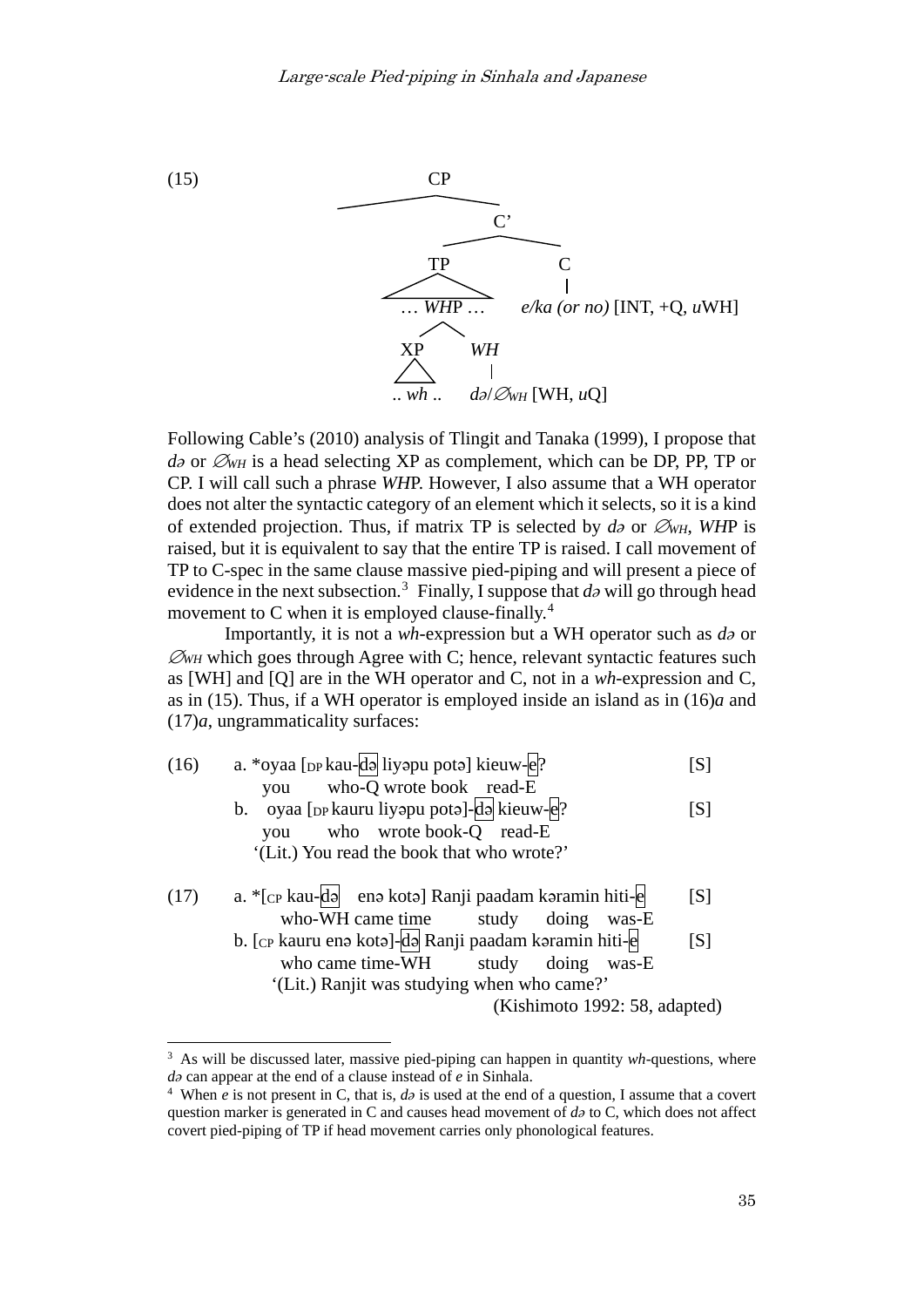#### **3.1. The intervention effect: Hagstrom (1998) and Morita (2009)**

Before presenting a piece of evidence for massive pied-piping, let us discuss the intervention effect, which will be defined as follows:

(18) The intervention effect

\*[C … intervener … *wh*-*də/*∅*WH*]

(18) says that when an intervener, which will be underlined in the examples below, c-commands a WH operator, ungrammaticality follows. There are a few proposals to account for the effect, but I assume a syntactic account following Hagstom (1998) and Morita (2009). In other words, the intervention effect observed in Japanese and Sinhala *wh*-questions is an instance of economy condition, or Minimal Link Condition (MLC) violation. More specifically, an intervener has [WH]. Thus, when C probes into its c-commanding domain for [WH], it will try to enter into Agree with the intervener, not the WH operator, resulting in Agree with the wrong goal and ungrammaticality.

On the basis of the assumption above, let us consider examples of the intervention effect in the two languages:

| (19) | nomimasita ka? [J]<br>$nani-o-\varnothingwh$<br>a. ?* <u>John-ka Bill-ga</u>       |                  |
|------|------------------------------------------------------------------------------------|------------------|
|      | -Nom what-Acc-WH<br>drank<br>$-Or$                                                 |                  |
|      | nani-o- $\oslash$ <sub>WH</sub> John-ka Bill-ga ti nomimasita ka<br>$\mathbf{b}$ . | IJI              |
|      | 'What did John or Bill drink?'                                                     | (Hoji 1985: 268) |
|      |                                                                                    |                  |
| (20) | a. *{kaurude/kaurut} mokak-da kiwi-e?                                              | [S]              |
|      | someone/everyone what-WH<br>said-E                                                 |                  |
|      | mokak-də { $kaurude/kaurut$ } t <sub>i</sub> kiwi-e?<br>(scrambled)<br>b.          | [S]              |
|      | 'What did {someone/everyone} say?'                                                 |                  |

In both languages, disjunction and existential quantifiers are interveners as shown in (19)*a* and (20)*a*. However, if the *wh*-expression is scrambled before the intervener, ungrammaticality is lifted as in (19)*b* and (20)*b*, which receives a natural account under the present syntactic account because the *wh*-expression is now closer to C after scrambling, and no violation of the MLC arises.

One interesting property in Japanese and Sinhala *wh*-questions is that the intervention effect is unobserved when both an intervener and a *wh*expression are inside an island. Compare the following pairs: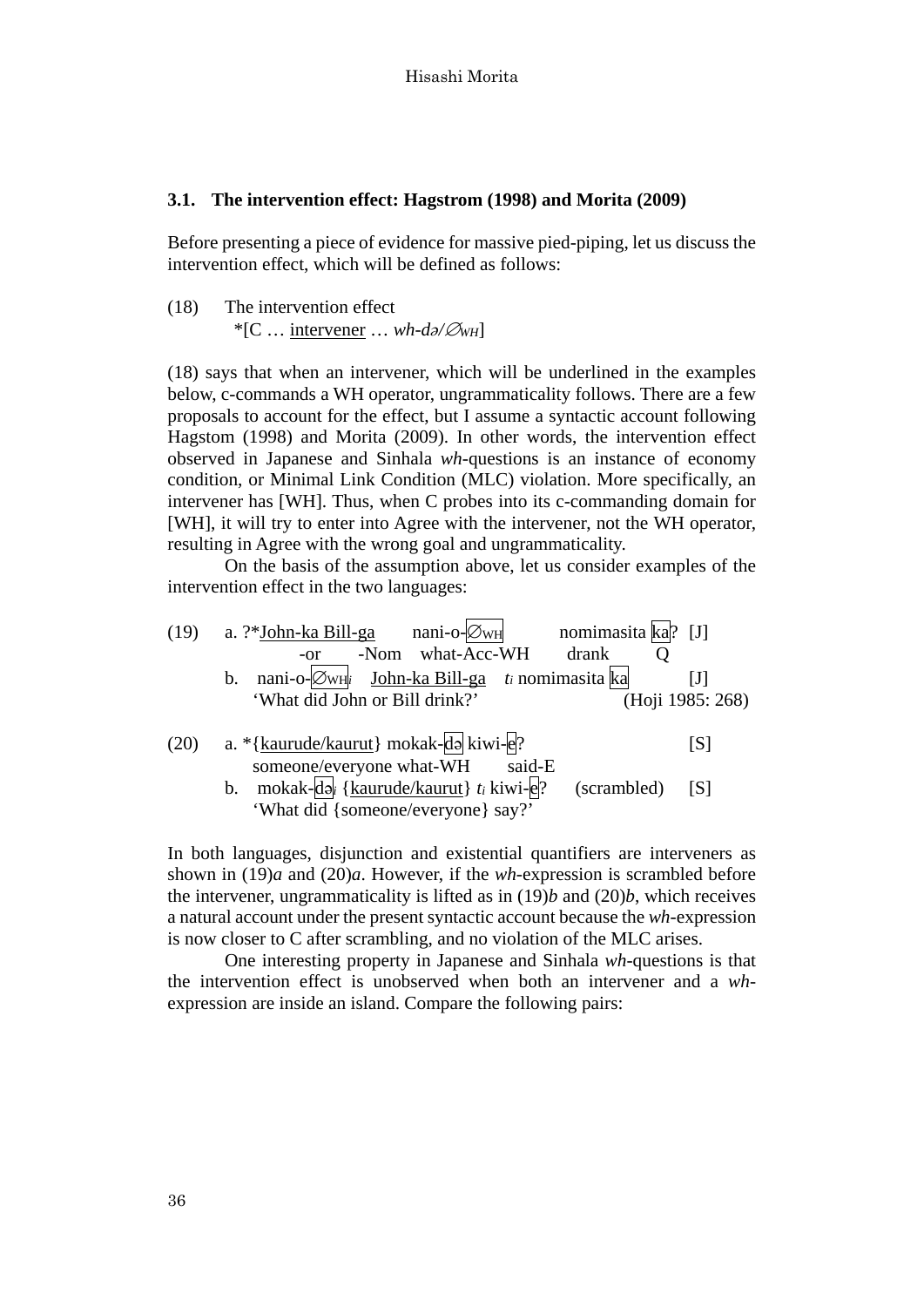| (21) | a. ?*John-ka Bill-ga [nani-o]- $\varnothing$ <sub>WH</sub><br>katta<br>$\text{no} ?$    |     |
|------|-----------------------------------------------------------------------------------------|-----|
|      | -Nom what-Acc-WH bought Q<br>$-0r$                                                      |     |
|      | 'What did John or Bill buy?'                                                            |     |
|      | b. Mary-wa [cp John-ka Bill-ga nani-o katta atode]- $\mathcal{O}_{WH}$ dekaketa no? [J] |     |
|      | -or -Nom what-Acc bought after-WH left Q<br>$-Top$                                      |     |
|      | '(Lit.) Mary left after John or Bill bought what?'                                      |     |
|      | (Hagstrom 1998: 54, adapted)                                                            |     |
| (22) | a. *Ranjit-də Chitra [mokak]-də kiwi-e?                                                 | [S] |
|      | what-WH said-E<br>$-or$                                                                 |     |
|      |                                                                                         |     |
|      | 'What did Ranjit or Chitra say?'                                                        |     |
|      | b. [Ranjit-də Chitra mokak kiwia kotə]-də oyaa paadam kəramin hiti-e?                   | [S] |
|      | what say when-WH you study doing were-E<br>-or                                          |     |
|      | '(Lit.) You were studying when Ranjit or Chita said what?'                              |     |

This type of contrast receives a natural account since C goes through Agree with a WH operator, which heads an island in the examples above.

Quantity *wh*-questions in Sinhala provide further support. As already mentioned, *də* can either head a *wh*-expression or the matrix TP in quantity questions in Sinhala. However, the two choices exhibit a different result with respect to the intervention effect as follows:

|  | (23) a. * kaurut [pp kiiyak pota]-da kieuw-e?           |                                     |  |  | [S] |
|--|---------------------------------------------------------|-------------------------------------|--|--|-----|
|  |                                                         | everyone how.many book-WH read-E    |  |  |     |
|  | b. [TP <u>kaurut</u> kiiyak poto kieuwa] $\sqrt{d^2}$ ? |                                     |  |  | [S] |
|  |                                                         | everyone how many book read Q       |  |  |     |
|  |                                                         | 'How many books did everyone read?' |  |  |     |

If *də* heads a *wh*-expression, the intervention effect is observed as in (23)*a*, but if *də* appears clause-finally, that is, selects TP, no intervention effect surfaces as in (23)*b*. This contrast further supports that Agree takes place between C and *də*.

Although Japanese does not have an overt WH operator, an interesting contrast is observed between a quantity *wh*-expression such as *nansatu-no hon* 'how many books' and other types of *wh*-expressions as follows:

(24) a. 
$$
*\{\frac{dareka}{\text{Ken-ka Mary}}\} - ga
$$
 [DP nani-o]  $\boxtimes$  WH yomimasita ka? [J] *someone/ -or* -Nom what-Acc-WH read Q 'What did {someone/Ken or Mary} read?'  
\nb. [TP { $\frac{dareka}{\text{Ken-ka Mary}}\} - ga$  nansatu-no hon-o yomimasita]  $\boxtimes$  [J] *someone/ -or* -Nom how.many-Gen book-Acc read-WH Q 'How many books did {someone/Ken or Mary} read?'

(24)*a* is an ordinary case of the intervention effect because *nani* 'what' is ccommanded by an intervener, but the grammaticality of (24)*b* is quite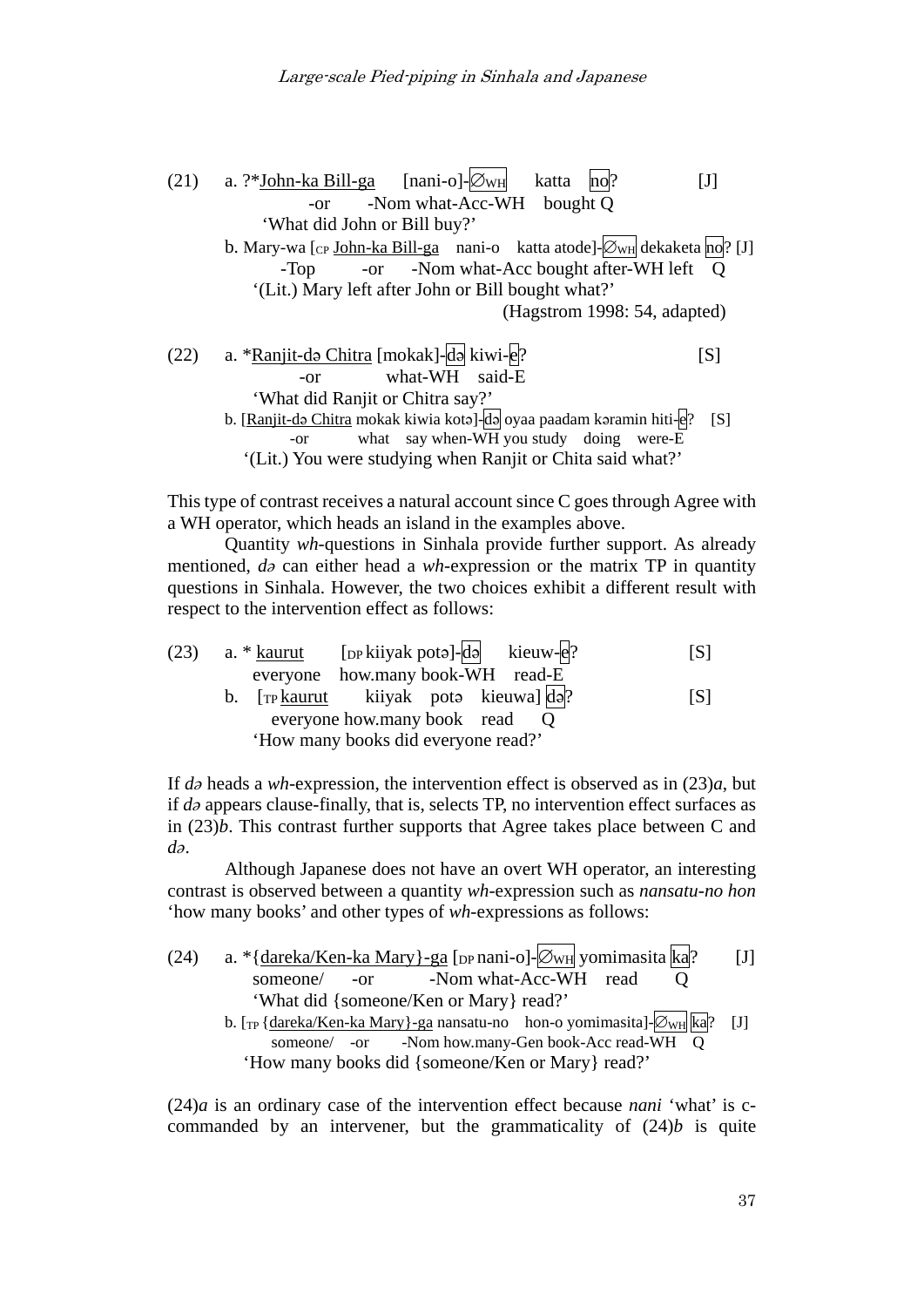unexpected because the quantity *wh*-expression is c-commanded by an intervener. However, as with Sinhala, if we suppose that a WH operator, which is covert in Japanese, can head TP, then the grammaticality is naturally explained.

#### **3.2. Presupposition of** *wh***-questions**

So far the claim that Agree between C and a WH operator has been attested in Sinhala and Japanese, but whether covert pied-piping follows Agree or not is yet to be shown. One piece of evidence comes from Japanese *wh*-questions.

Compare the following dialogues, first:

| (25) Q: kinoo Ken-ga [DP nansatu-no hon-o]- ØwH yomimasita ka? [J]                                                                  |
|-------------------------------------------------------------------------------------------------------------------------------------|
| yesterday -Nom how.many-Gen book-Acc-WH read Q                                                                                      |
| 'How many books did Ken read?'                                                                                                      |
| A: issatu-no hon-mo yomimasendesita.                                                                                                |
| one-Gen book-Mo read.not                                                                                                            |
| 'Not a single book'                                                                                                                 |
| $(26)$ Q: [ <sub>TP</sub> kinoo <u>Ken-ka Mary-ga</u> nansatu-no hon-o yomimasita]- $\varnothing_{\text{WH}}$ ka <sup>1</sup> ? [J] |
| yesterday -or -Nom how.many-Gen book-Acc read-WH Q                                                                                  |
| 'How many books did Ken or Mary read?'                                                                                              |
| A triggatu no hon mo vomimagandagita                                                                                                |

A: #issatu-no hon-mo yomimasendesita. one-Gen book-Mo read.not 'Not a single book'

(25) has no c-commanding intervener, so a covert WH operator is expected to head the quantity *wh*-expression, i.e. DP (or TP). In this case, it is possible to answer that Ken read no book. Therefore, the question does not presuppose that Ken read some books yesterday. However, when an intervener c-commands the quantity *wh*-expression, the WH operator has no choice but to head TP. Interestingly, in this case, one cannot answer the question by saying that Ken read no book. Thus, when the WH operator heads TP, the content of TP is presupposed: Ken read some books yesterday.

The contrast above can be accounted for if Strawson (1952) is correct, who claims that the restriction of a quantifier is presupposed to be non-empty. Thus, if TP with a WH operator (which is a quantifier) is raised, it serves as the restriction and is expected to be presupposed. Japanese data points to the existence of (covert) pied-piping after Agree between C and the WH operator.

Nonetheless, Sinhala exhibits the opposite effect: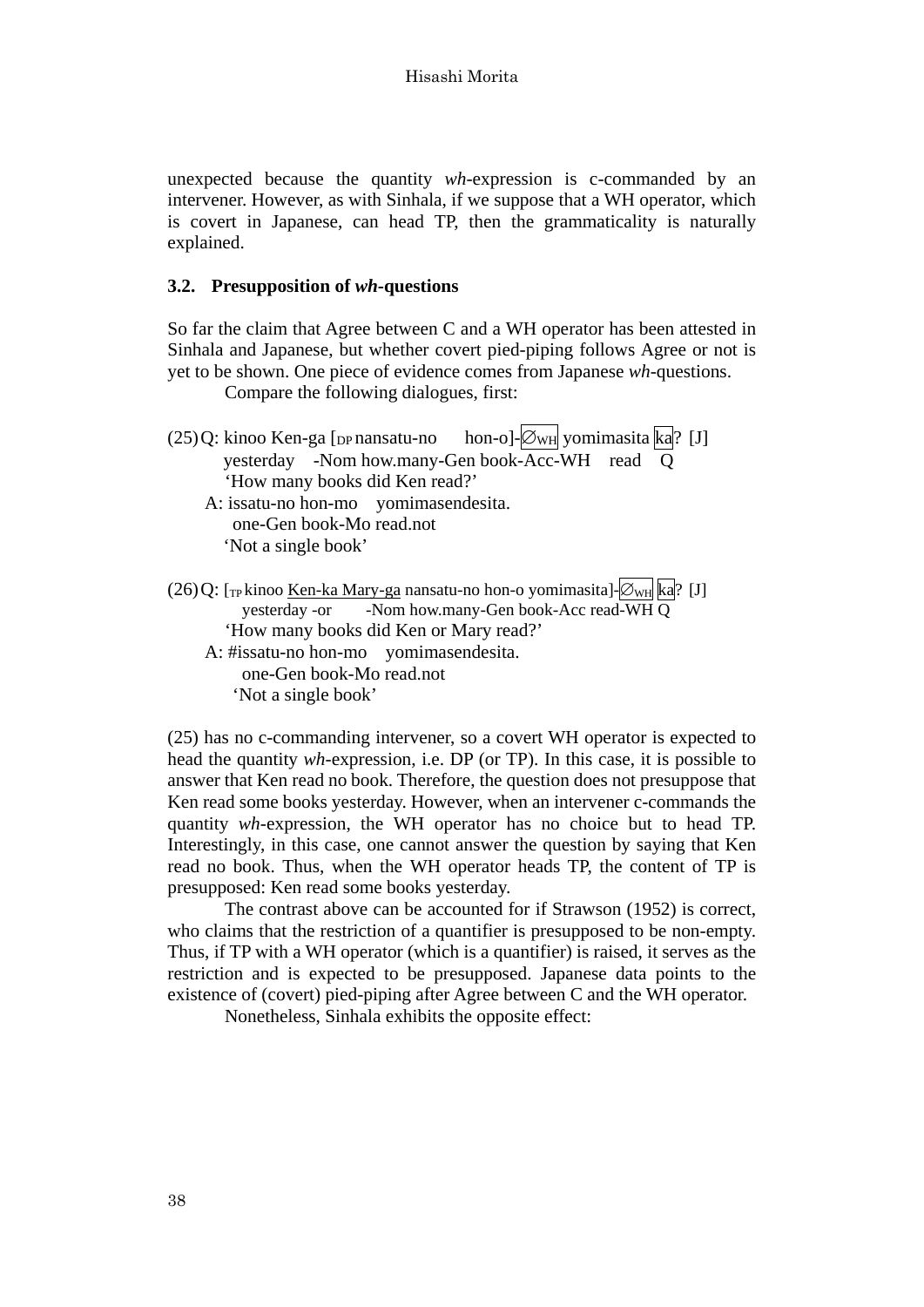| $(27)Q$ : [DP kiidenek]-da pota kieuw-e.?          | [S]                           |
|----------------------------------------------------|-------------------------------|
| how.many-WH book read-E                            |                               |
| 'How many people are there who read the book?'     |                               |
| A: #kauruwat kieuwe nææ                            | [S]                           |
| anyone read<br>not                                 |                               |
| 'No one read it.                                   | (Kishimoto 2005: 10, adapted) |
|                                                    |                               |
| $(28)$ Q: [T <sub>P</sub> kiidenek poto kieuw] do. | [S]                           |
| how.many book read Q                               |                               |
| 'How many people read the book?'                   |                               |
| A: kauruwat kieuwe nææ                             | [S]                           |
| anyone read not                                    |                               |
| 'No one read it.                                   | (Kishimoto 2005: 9, adapted)  |
|                                                    |                               |

In (28), *də* heads TP, so its semantic content is presupposed to be non-empty; that is, someone read the book. However, the answer shows otherwise. I will come back to this point later.

## **4. The semantics of 'how many/much (NP)' questions**

In this section I will discuss why massive pied-piping is limited to quantity *wh*expressions. Let us discuss non-quantity *wh*-expressions, first. Consider (12), which is repeated below:

| (29) a. *kauru ee poto kieuwa $d\phi$ ?                | IS I |
|--------------------------------------------------------|------|
| who that book read Q                                   |      |
| b. kau- $\overline{d}$ ee poto kieuw- $\overline{e}$ ? | ISI  |
| who-WH that book read-E                                |      |
| 'Who read that book?'                                  |      |
| (a: Kishimoto 1997: 14, b: Hagstrom 1998: 22, adapted) |      |

Considering the fact that TP pied-piping is actually possible in quantity *wh*expressions indicates that there is nothing wrong with (29)*b* syntactically, and I claim that it is due to a semantic reason.

The semantics of (29)*a* and *b* are the following:

1

(30) a.  $\lambda p[\exists x[person (x, w_1^5) \land x \neq \emptyset \land p=\lambda w[read(x, that-book, w) \land p])]$  $\lambda p[\exists x[person (x, w_1^5) \land x \neq \emptyset \land p=\lambda w[read(x, that-book, w) \land p])]$  $\lambda p[\exists x[person (x, w_1^5) \land x \neq \emptyset \land p=\lambda w[read(x, that-book, w) \land p])]$ person  $(x, w)$ ]]] b.  $\lambda p[\exists x[read(x, that-book, w_1) \land person(x, w_1) \land x \neq \emptyset \land ...]$  $p=\lambda w[read(x, that-book, w) \wedge person(x, w)]]$ 

<span id="page-8-0"></span> $5 \cdot w_1$ ' here and the rest of the representations stands for the actual world, the assumption of which is based on Strawson (1952), who claims that the restriction of an operator (or quantifier) is presupposed.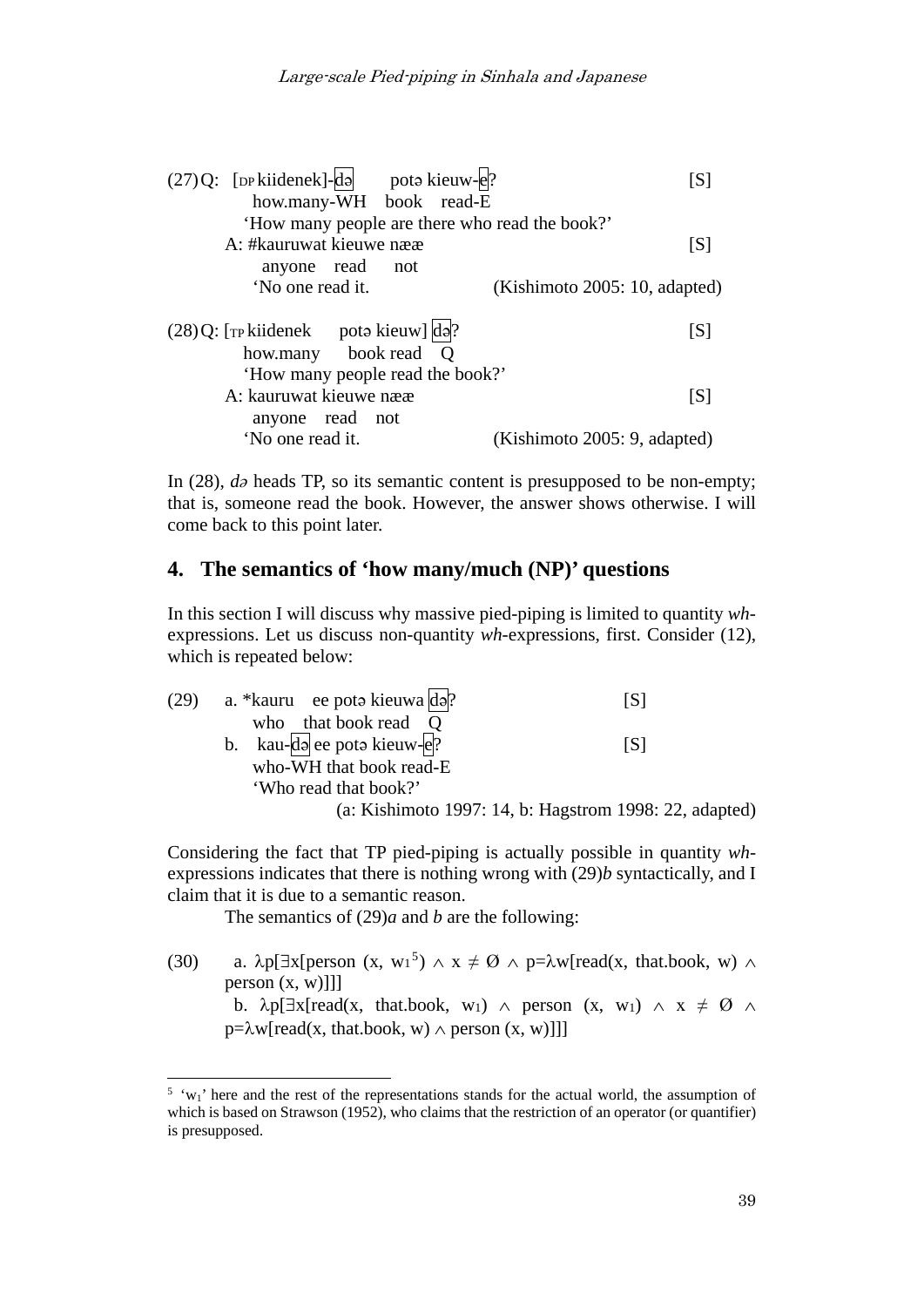As argued before, raised elements function as the restriction of the WH operator, which is assumed to be an existential quantifier above. Thus, when *kau-də* is raised, the variable *x* in *x read that book* must range over people as in (30)*a*, which roughly means 'Answer who read that book by choosing from the set of people.' In contrast, when the entire TP is moved to C-spec, the variable *x* must satisfy the condition that *x read that book*. Thus, (30)*b* roughly means 'Answer who read that book by choosing from the set of people who read the same book,' which is a gibberish question because every proposition created in this representation is true, and hence, the question does not have any informationseeking function. This is why massive or matrix TP pied-piping is not allowed in non-quantity *wh*-expressions.

Next let us consider quantity *wh*-questions. (13) is repeated below:

(31) a. kiidenek enəwa  $\text{d}$ ə? [S] how.many come Q b. kiidenek  $-\overline{d}$  enn- $\overline{e}$ ? [S] how.many-WH come-E 'How many (people) are coming?'(Kishimoto 1997: 8, adapted)

The semantics of (31)*a* and *b* are (32)*a* and *b* respectively:

(32) a. 
$$
\lambda p \exists n [\exists X[\text{come } (X, w_1) \land \text{people } (X, w_1) \land n = |X| \land R(n) \land X \neq \emptyset]
$$
  
\n $\land p = \lambda w \exists X[\text{come } (X, w) \land \text{people } (X, w) \land n = |X| \land R(n)]]$   
\nb.  $\lambda p \exists n [\exists X[\text{people } (X, w_1) \land n = |X| \land R(n) \land X \neq \emptyset]$   
\n $\land p = \lambda w \exists X[\text{come } (X, w) \land \text{people } (X, w) \land n = |X| \land R(n)]]$ 

Starting with (32)*b*, *kiidenek* 'how many (people)' alone is raised there. The quantity *wh*-expression contains two existential quantifiers: one for people, ∃*X*, and the other for the number of people, ∃*n*. As a result, it is presupposed that there are people and *n* represents its number (of people). Then it means "Choose an appropriate number *n* (which indicates the number of books) which makes '*n* number of X are coming' true".

In the case of  $(32)a$ , since the matrix TP serves as the restriction of the WH operator, *n* represents the number of people who are coming. Then its meaning would be "Choose an appropriate number *n* (which indicates the number of people who are coming) which makes '*n* number of X are coming' true". This representation is not a gibberish question because the restriction simply says that there is *n* which indicates the number of people who are coming, so it does not say what number *n* is (even though it indicates the number of who are coming). Accordingly, it does not automatically make every proposition created out of the nuclear scope true. Thus, it is a legitimate question. [6](#page-9-0)

<span id="page-9-0"></span><sup>6</sup> Such a situation is easily imagined. For example, suppose you have a list of people who have come to a party. Then you know who has come to the party. But in that situation you still can ask somebody how many have come to the party.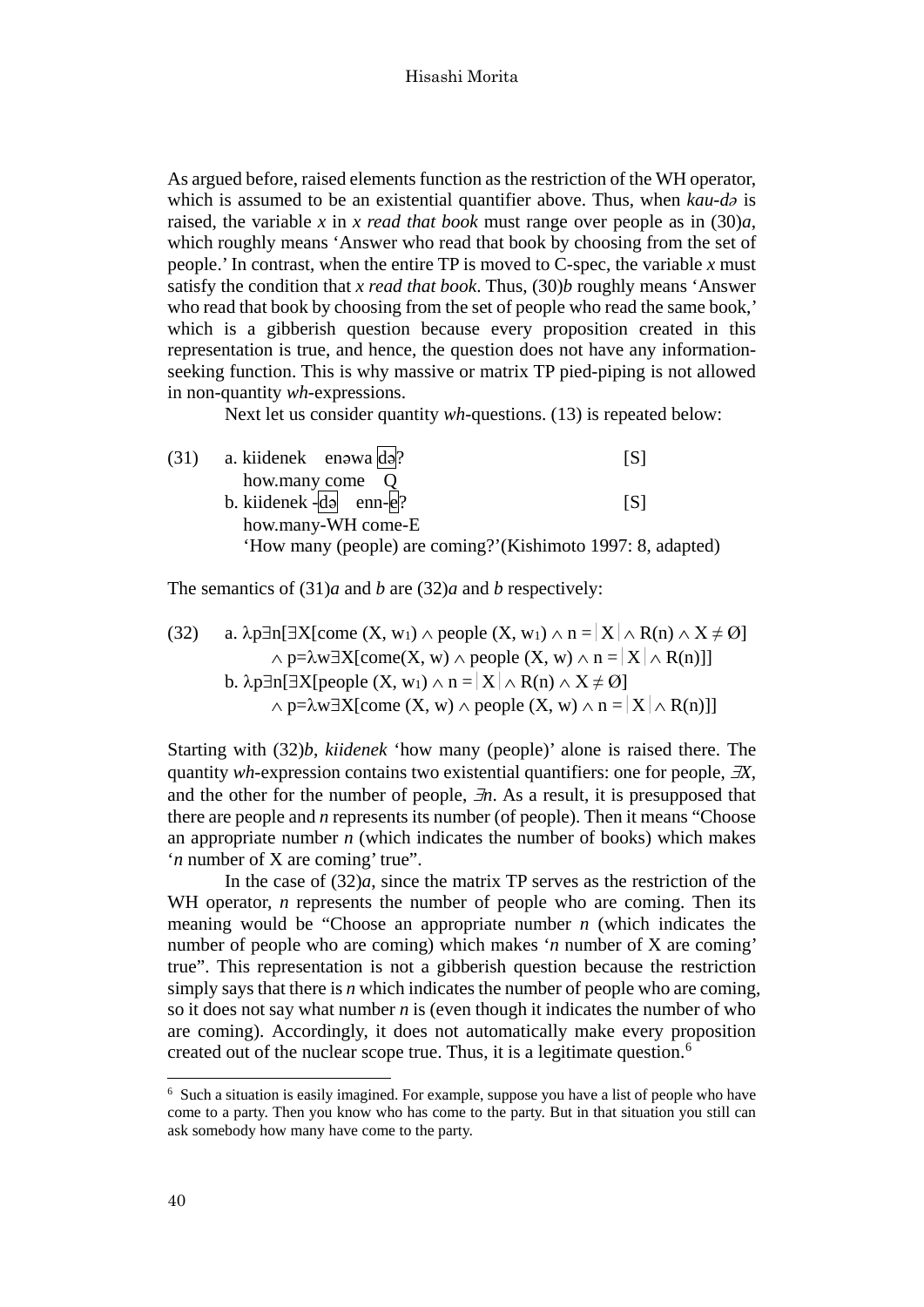#### **5. Differences between Sinhala and Japanese** *wh***-questions**

Although common properties have been presented between Sinhala and Japanese *wh*-questions, there are a few important differences. One is already mentioned with respect to the answer to quantity *wh*-questions (cf. (25) to (28)). Another difference is the following:

| (33) | oyaa mokak-da dækk-e       | [S]                            |
|------|----------------------------|--------------------------------|
|      | you what-WH saw-E          |                                |
|      | 'What did you see?'        |                                |
|      | 'What is it that you saw?' | (Sumangala 1992: 212, adapted) |

What is notable in (33) is that Sinhala *wh*-questions are often interpreted as clefted questions. In other words, part except a *də*-marked phrase are presupposed. This fact indicates that a *də*-marked phrase is also informationfocused, and hence, new information.

In contrast, Japanese utilizes a distinct structure for *wh*-questions and clefted *wh*-questions as follows:

| (34) | Q: Dare-ga sono hon-o yomimasita ka?<br>who-Nom that book-Acc read<br>'Who read that book?'<br>A: Dare.mo yomimasendesita.<br>anyone read.not                                                                   | $\lceil \mathrm{J} \rceil$ |
|------|-----------------------------------------------------------------------------------------------------------------------------------------------------------------------------------------------------------------|----------------------------|
|      | 'No one read it.'                                                                                                                                                                                               |                            |
| (35) | Q: $\lceil t_i \rceil$ Sono hon-o yonda no-wa $\lceil$ dare <sub>i</sub> desu ka?<br>that book-Acc read C-Top who is $Q$<br>'Who is it that read that book?'<br>A: #Dare.mo yomimasendesita.<br>anyone read.not | [J]                        |

'No one read it.'

However, (27) presupposes that someone read that book, which shows that nonclefted Japanese *wh*-questions do not have cleft-like interpretations. However, as (35) shows, clefted *wh*-questions, which bear a distinct structure from ordinary *wh*-questions, behaves like Sinhala in that there is no presupposition with regard to the existence of answers. This difference implies that the WH operator, *də*, in Sinhala is a focus marker causing a cleft-like interpretation while  $\mathcal{Q}_{WH}$  in Japanese is not.

Such a difference accounts for the difference of answering from (25) to (28) between the two languages. That is, since *də*-marked phrases are new information and not presupposed, if *də* heads TP causing massive pied-piping, the entire TP is new information which cancels Strawson's restriction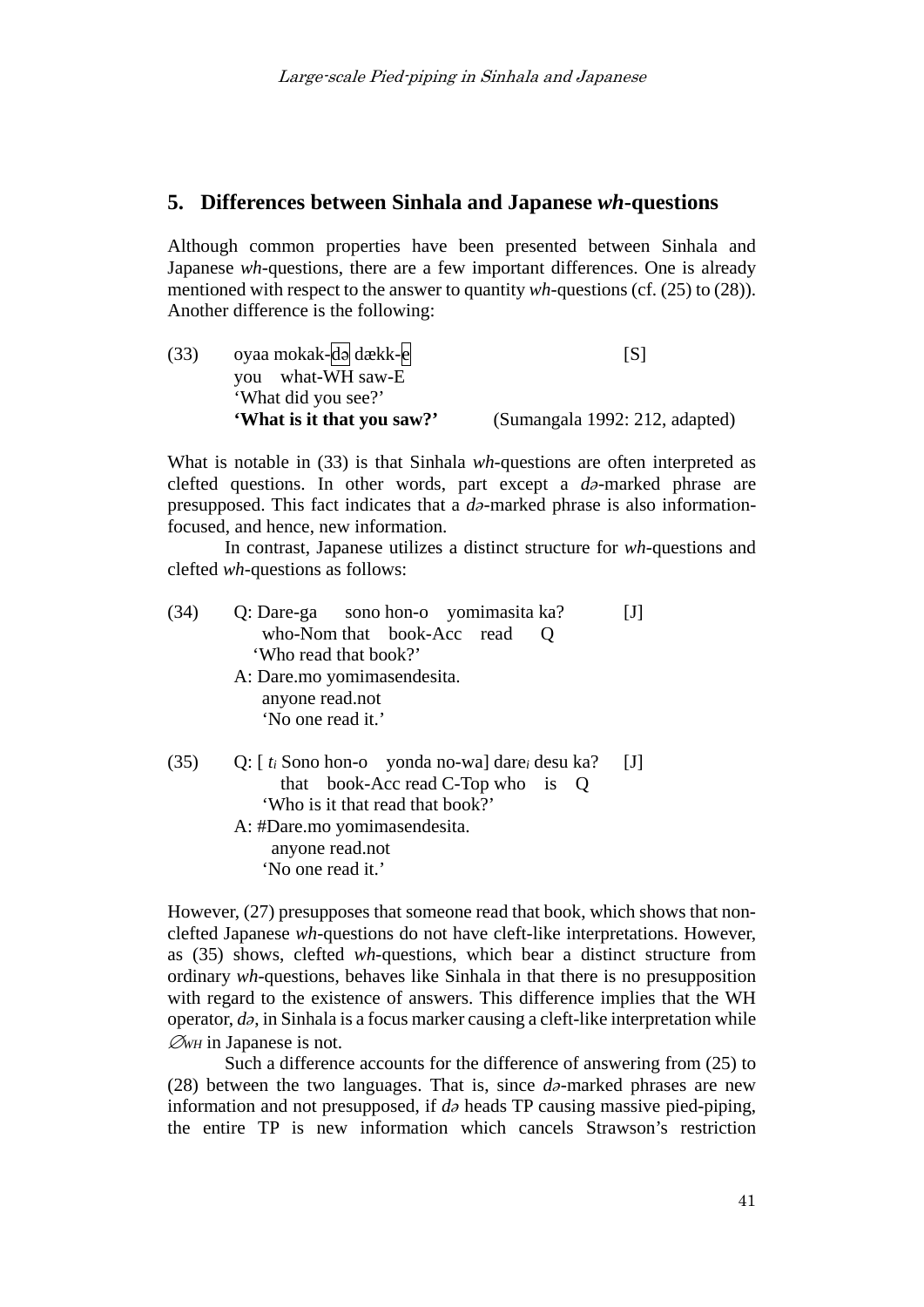presupposition in (28), which is why TP is not presupposed in that case.

It is possible to confirm the claim above through Japanese examples. Compare the following pair:

- (36) a. Ken-wa [CP[TPJohn-ka Mary-ga doko-ni itta] ka] sitteimasu.[J] -Top -or -Nom where-to went O know 'Ken knows where John or Mary went.
	- b. Ken-wa [CP [TPJohn-ga doko-ni itta] ka] sitteimasu. [J] -Top -Nom where-to went O know 'Ken knows where John went.

Although an intervener c-commands a *wh*-expression, the intervention effect is not detected in (36)*a*, which implies that massive pied-piping of TP is applied.<sup>[7](#page-11-0)</sup> As expected, (36)*a* implies that John or Mary went somewhere. However, if there is no intervener as in (36)*b*, the question does not need to presuppose that John went somewhere. That is, it is legitimate even if John went nowhere and Ken knows it.

Consider the clefted sentence of (36)*a* next:

(37) Ken-ga  $t_{CP}$  sitteiru-no-wa  $\lceil_{CP} \rceil$ <sub>TP</sub> John-ka Mary-ga doko-ni itta] ka] desu. [J] -Nom know-C-Top -or -Nom where-to went Q is 'What Ken knows is where John or Mary went'

In (37), the massive pied-piping is expected due to the intervener; however, it is different from (36)*a* in that it does not presuppose that John or Mary went somewhere. That is to say, (37) holds even if John or Mary went nowhere, which is because the entire embedded clause is new information in the cleft construction, and this is exactly what takes place in Sinhala *wh*-questions.

Moreover, it is possible to make the same claim in Basque, which allows overt large-scale pied-piping, but does not produce Strawson's presuppositional effects such as (4). In other words, the overtly moved phrase receives information focus canceling the presuppositional effect. Indeed, Arregi (2001) claims that a phrase in the position before the verb, where a pied-piped phrase moves, has information focus. Accordingly, it is not surprising that pied-piped phrases do not contribute to presupposition in Basque. This claim, if correct, supports the present argument that pied-piped phrases function as the restriction of a WH operator; hence, no reconstruction is initiated.

## **6. Conclusion**

In this paper I have argued that *də* in Sinhala and ∅*WH* in Japanese are a

<span id="page-11-0"></span><sup>7</sup> Due to limited space, I have not discussed massive pied-piping in embedded questions, but they are possible. For example, Sinhala examples show that *də* can be used clause-finally even with non-quantity *wh*-expressions if it is an indirect question.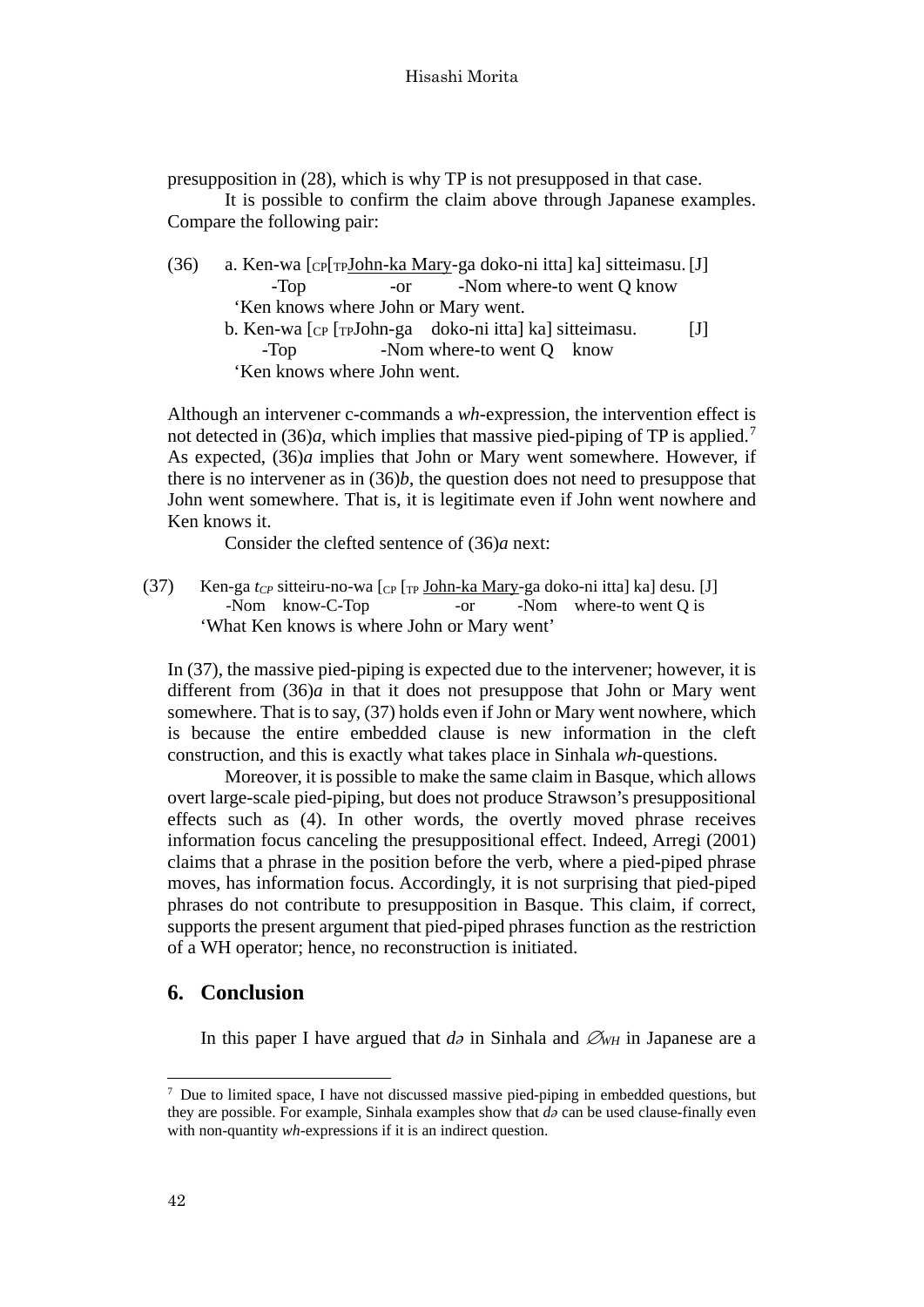pied-piper, and the rest of the pied-piped phrase serves as the restriction of the operator. Specifically, clausal pied-piping affects the interpretation of *wh*questions contra Arregi (2003). Moreover, massive pied-piping, i.e. pied-piping of (root) TP, is possible in Sinhala and Japanese *wh*-questions if the question is a quantity *wh*-question, which is due to a semantic reason. Finally, the reason for no presuppositional effect in large-scale pied-piping in Sinhala and Basque is that their *wh*-phrases are information-focused canceling Strawson's (1952) restriction presupposition.

#### **References**

- Arregi, Karlos. 2001. "Focus and Word Order in Basque," [http://home.uchicago.edu/~karlos/Arregi](http://home.uchicago.edu/%7Ekarlos/Arregi-focus.pdf%23search=)[focus.pdf#search='arregi+focus+on+basque+movements'/,](http://home.uchicago.edu/%7Ekarlos/Arregi-focus.pdf%23search=) retrieved on the  $2<sup>nd</sup>$  of May, 2014.
- Arregi, Karlos. 2003. "Clausal Pied-Piping," *Natural Language Semantics* 11, 115-143.
- Beck, Sigrid and Shin-Sook Kim. 1997. "On WH- and Operator Scope in Korean," *Journal of East Asian Linguistics* 6, 339-384.
- Cable, Seth. 2007. "Wh-Fronting as a By-Product of Q-Movement: Evidence from Tlingit," *NELS* 37, 127-140.
- Cable, Seth. 2010. "Against the Existence of Pied-Piping: Evidence from Tlingit," *Linguistic Inquiry* 41, 563-594.
- Choe, Jae W. 1987. "LF Movement and Pied-piping," *Linguistic Inquiry* 18, 348-353.
- Chomsky, Noam. 1995. *The Minimalist Program*, Cambridge, Massachusetts: MIT Press.
- Chomsky, Noam. 2001. "Derivation by Phase," in M. Kenstowicz (ed.), *Ken Hale: A Life in Language*, 1-52. Cambridge, Massachusetts: MIT Press.
- Cole, Peter. 1982. *Imbabura Quechua*, North-Holland, The Hague.
- Gair, James. 1983. "Nonconfigurationality, Movement, and Sinhala Focus," a paper presented at the Linguistic Association of Great Britain, Newcastle, published in Gair (1998: 50-64).
- Gair, James. 1998. *Studies in South Asian Linguistics*, Oxford: Oxford University Press.
- Groenendijk, Jeroen and Martin Stokhof. 1989.. "Type-shifting Rules and the Semantics of Interrogatives," in G. Chierchia, B.H. Partee, and R. Turner (eds.), *Properties, Types and Meaning* 2, 21-68. Dordrecht: Kluwer.
- Hagstrom, Paul Alan. 1998. *Decomposing Questions*, Ph.D. dissertation, MIT.
- Higginbotham, James and Robert May. 1981. "Questions, quantifiers and crossing," *The Linguistic Review* 1, 41-80.
- Hoji, Hajime. 1985. *Logical Form Constraints and Configurational Structures*, Ph.D. dissertation, University of Washington.
- Horvath, Julia. 2006. "Pied-Piping," in M. Everaert and H. van Riemsdijk (eds.),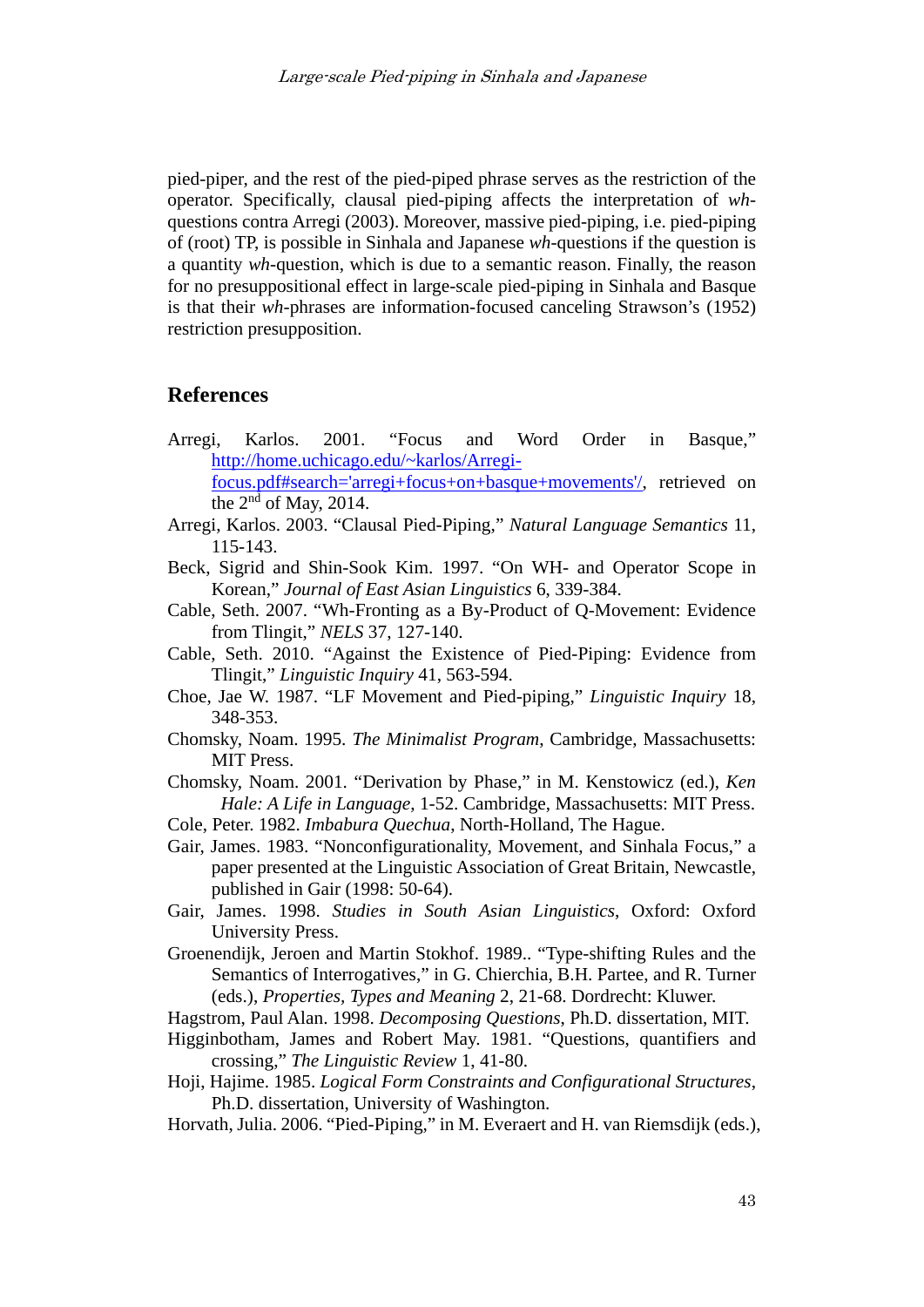*The Blackwell Companion to Syntax*, 569-630. Oxford: Wiley-Blackwell.

Huang, C.-T. James. 1982. *Logical Relations in Chinese and the Theory of Grammar*, Ph.D. dissertation, MIT.

- Kayne, Richard S. 1994. *The Antisymmetry of Syntax*, Cambridge, Massachusetts: MIT Press.
- Kishimoto, Hideki. 1992. "LF pied piping: Evidence from Sinhala," *Gengo Kenkyu* 102, 46-87.
- Kishimoto, Hideki. 1997. "Wh-in-situ and null operator movement in Sinhala questions," ms., Hyogo University of Teacher Education.

Kishimoto, Hideki. 2005. "*WH*-IN-SITU and Movement in Sinhala Questions," *Natural Language and Linguistic Theory* 23, 1-51.

- Kuno, Susumu and Kiyoko Masunaga. 1986. "Questions with Wh Phrases in Islands," *University of Massachusetts Occasional Papers in Linguistics*, 11, 139-165.
- Lahiri, Utpal. 2002. "On the proper treatment of "expletive *wh*" in Hindi, *Lingua* 112, 501-540.
- Morita, Hisashi. 2009. "Covert Pied-Piping in Japanese *Wh*-questions," *English Linguistics* 26:2, 374-393.
- Nishigauchi, Taisuke. 1990. *Quantification in the Theory of Grammar*, Dordrecht: Kluwer.
- Ortiz de Urbina, Jon. 1989. *Parameters in the Grammar of Basque*, Dordrecht: Foris.
- Ortiz de Urbina, Jon. 1990. "Operator Feature Percolation and Clausal Pied Piping," *MIT Working Papers in Linguistics* 13, 193-208.
- Pesetsky, David. 1987. "Whi-in-situ: Movement and Unselective Binding," *The Representation of (In)definiteness*, ed. by E.J. Reuland and A. ter Meulen, Cambridge, Massachusetts: MIT Press.
- Rullmann, Hotze. 1995. *Maximality in the Semantics of WH-Constructions,* Ph.D. dissertation, University of Massachusetts, Amherst.
- Simoyama, Junko. 2001. *Wh-constructions in Japanese*, doctoral dissertation, University of Massachusetts, Amherst.
- Stechow, Arnim von. 1996. "Against LF Pied-piping", *Natural Language Semantics* 4, 57-110.
- Strawson, Peter F. 1952. *Introduction to Logical Theory*, London: Methuen.
- Sumangala, Lelwala. 1992. *Long distance dependencies in Sinhala: The syntax of focus and WH questions*, Ph.D. dissertation, Cornell University.
- Tanaka, Hidekazu. 1999. "LF wh-island and the minimal scope principle," *Natural Language and Linguistic Theory* 17, 371-402.
- Tomioka, Satoshi. 2007. "Pragmatics of LF intervention effects: Japanese and Korean interrogatives," *Journal of Pragmatics* 39, 1570-1590.
- Tsai, Wei-Tien Dylan. 1994. *On Economizing the Theory of A'-Dependencies,*  doctoral dissertation, MIT.
- Watanabe, Akira. 2008. "The Structure of DP," in S. Miyagawa and M. Saito (eds.), *The Oxford Handbook of Japanese Linguistics*, 513-540. Oxford: Oxford University Press.